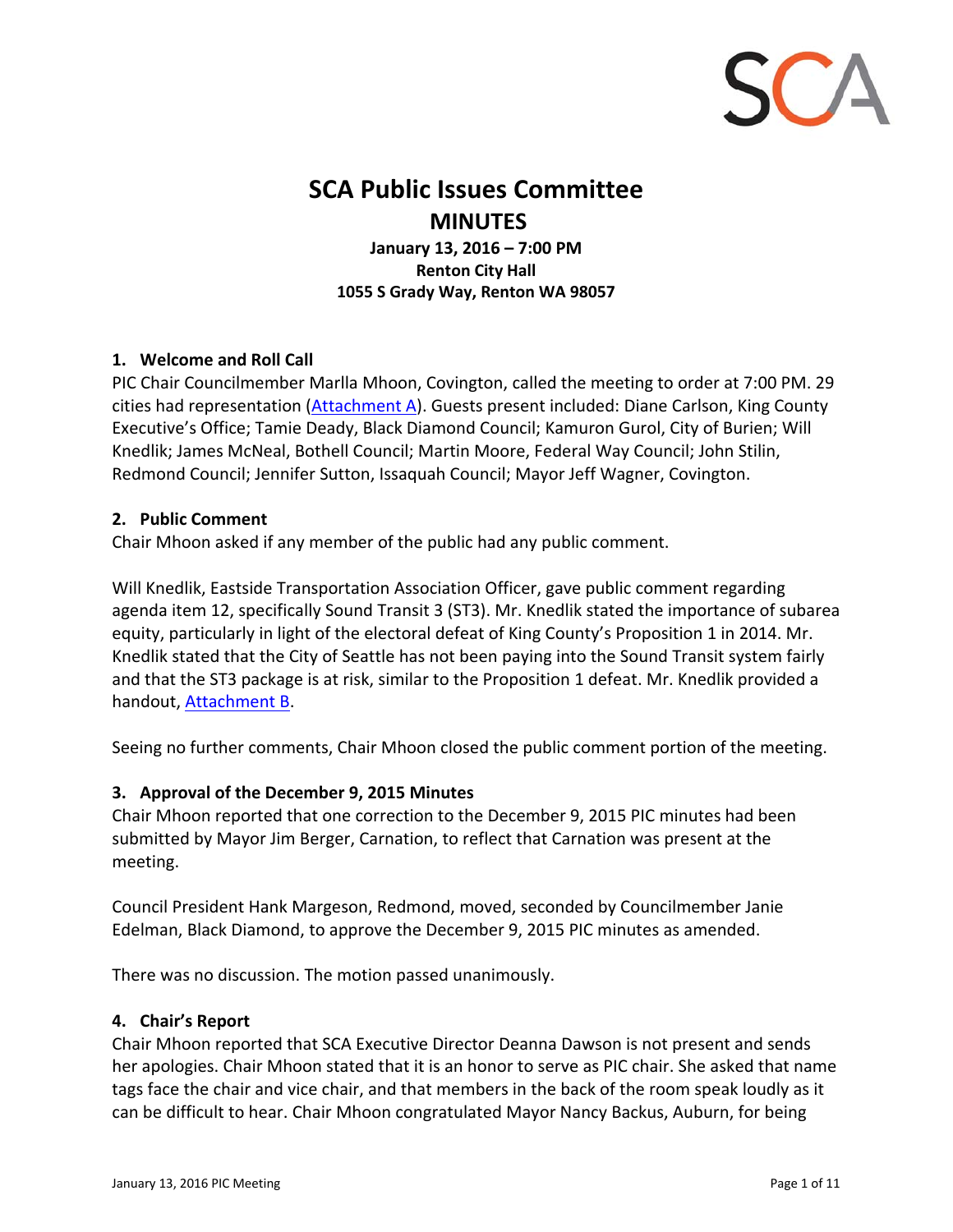appointed by King County Executive Constantine to the Sound Transit Board of Directors. Chair Mhoon noted that that this appointment was influenced by SCA's involvement and requests by south county mayors to have south county city representation on the Sound Transit Board.

Chair Mhoon reported that the pre‐PIC workshop, scheduled for February 10, 2016 prior to the PIC meeting, will be an SCA PIC 101 to provide overview of the committee and provide opportunity for members to ask questions. She continued that all members are invited to attend, not just PIC members, and encouraged attendance. Chair Mhoon stated that this workshop will be beneficial to members who are new to PIC, but also long seated members.

Last, Chair Mhoon called attention to the "Did You Know?" section of the meeting agenda. She encouraged members to send topics for this section to SCA Executive Director Deanna Dawson, deanna@soundcities.org, which may be featured on a future agenda.

# **5. Welcome of New Members and Introduction to PIC**

Chair Mhoon asked members to introduce themselves. Members also provided updates from within their cities such as council leadership, and personnel changes. Chair Mhoon asked staff to introduce themselves.

News of note included that Des Moines City Manager Tony Piasecki would be retiring in August 2016. North Bend Mayor pro tem Ross Loudenback was elected President of the Snoqualmie Valley Government Association. The Klahanie annexation in Sammamish, effective 1/1/2016, would add more than 10,000 residents to the city. Woodinville was interviewing candidates for a new City Manager. Mercer Island's City Manager resigned, and the city was starting a process to hire a new Manager. The City of Duvall has a City Administrator for the first time in over thirty years.

Katie Kuciemba, SCA Senior Policy Analyst, reported that on page 17 of the meeting material packet there is a condensed overview of PIC Operating Policies as well as a list of acronyms for convenience. Kuciemba also highlighted that the February 10, 2016 pre‐PIC workshop will go into more depth on the process and procedures of PIC.

# **6. 2016 PIC Meeting Schedule**

Chair Mhoon reported that in developing the 2016 PIC meeting schedule, one potential conflict was identified for March 9, 2016, as there is a National League of Cities (NLC) conference in Washington, D.C. in early‐March. She stated that staff polled members regarding their attendance to the NLC conference. While a handful of PIC members/alternates do plan to attend that conference, many will not, and therefore PIC attendance and quorum should not be greatly impacted. Chair Mhoon noted that both the PIC member and alternate for the City of Auburn will attend the NLC meeting, and suggested that another councilmember be identified by Auburn for the March meeting. Chair Mhoon suggested that the March meeting remain on March 9, 2016 and not be rescheduled.

Council President Hank Margeson, Redmond moved, seconded by Mayor Bernie Talmas, Woodinville, to approve Resolution 2016‐1, Public Issues Committee 2016 meeting schedule.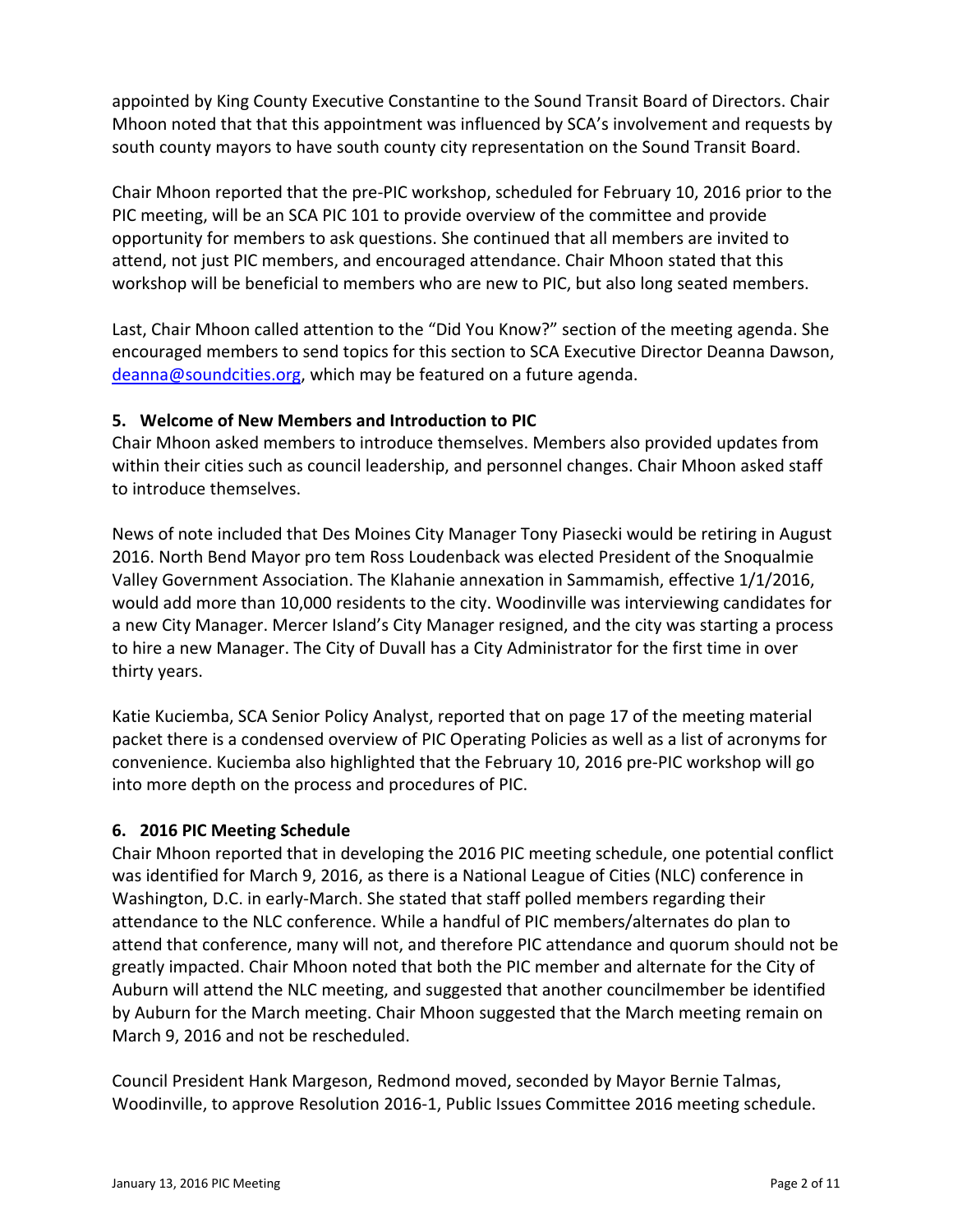There was no discussion. The motion passed unanimously.

# **7. King County Metro Strategic Plan & Service Guidelines Update**

Katie Kuciemba, SCA Senior Policy Analyst, reported that the Metro Strategic Plan and Service Guidelines update is a preview of the work before the Regional Transit Committee (RTC). Kuciemba stated the importance of PIC's influence on Metro's updates through the SCA Policy Positions and the work of the Service Guidelines Task Force.

Kuciemba explained that in 2010, the Regional Transit Task Force proposed a groundbreaking new policy framework and service guidelines for transit in King County. As a result, transit service in King County is guided by policies contained in the King County Metro Strategic Plan and Service Guidelines. The Strategic Plan establishes goals, objectives, and strategies for achieving Metro's vision, as well as performance measures to track progress. The Service Guidelines are used to evaluate performance; manage the transit system; and provide transparency for Metro's proposals to expand, reduce, or revise service.

Much has occurred since the Strategic Plan and Service Guidelines were last amended and adopted in 2013 including the defeat of King County's April 2014 Proposition 1 and the resulting Metro transit service reductions. Additionally, recommendations have been made related to Metro's service guidelines and how Metro defines access to transit.

The 2015 proposed updates to the Strategic Plan incorporate specific recommendations from the Service Guidelines Task Force, recommendations from Metro's Access to Transit Study, King County's 2015 Strategic Climate Action Plan commitments, and policy clarifications. The 2015 proposed updates to the Service Guidelines incorporates the recommendations from the Service Guidelines Task Force, reorganization to make the document clearer, and policies to increase transparency of Metro's planning process.

Kuciemba concluded that the SCA Caucus of the RTC will be meeting on January 14, 2015 for a caucus workshop. It is anticipated that the 2015 update to the Strategic Plan and Service Guidelines will be adopted by the RTC in late‐April.

Mayor Bernie Talmas, Woodinville, thanked Regional Transit Committee members and staff for the time spent on the Metro updates. While the information is detailed, it is important to pay attention to the details early in the process to ensure that cities can help influence the outcome.

Chair Mhoon thanked the committee members and staff.

# **8. Best Starts for Kids**

Ellie Wilson‐Jones, SCA Policy Analyst, reported on the Best Starts for Kids Levy, a \$392.3 million property tax levy passed in November 2015 to fund prevention‐oriented strategies for children and youth, families, and communities. The King County Executive has recommended the formation of a new Children and Youth Advisory Board to oversee the majority of the levy proceeds, and, on Monday, January 11, 2016, the King County Council approved an ordinance creating this new board. The Executive has announced the bulk of his appointees for this new 40‐member board, listed as Attachment A to the staff report in the January PIC Packet, and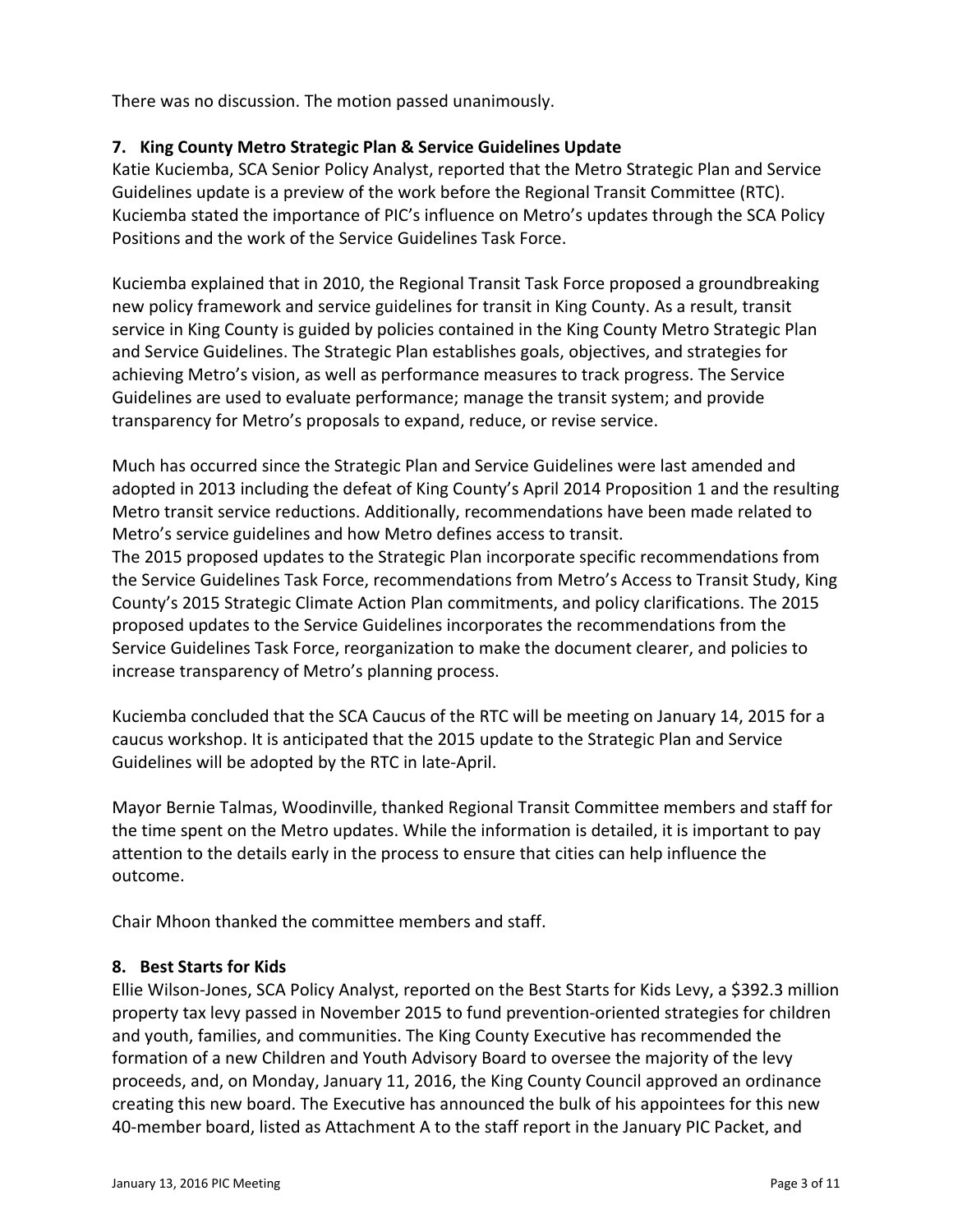those appointments are expected to be officially transmitted to the King County Council soon. In addition to the slate of names listed in Attachment A, SCA has appointed Auburn Mayor Nancy Backus and Lake Forest Park Councilmember Hilda Thompson to fill the two seats reserved for SCA.

This Children and Youth Advisory Board will assist the Executive in developing an implementation plan for levy proceeds allocated for children and youth under five, children and youth ages five through 24, and data and evaluation. The Board will also provide implementation advice regarding the Youth Action Plan, which was developed by a Youth Action Plan Task Force in 2015 to guide county priorities for serving infants through young adults.

The King County Council is expected to act soon on an ordinance related to oversight of the portion of the levy proceeds dedicated to Communities of Opportunity (COO), roughly \$6 million annually. The ordinance that advanced from the Council's Health, Housing, and Human Services Committee would utilize the existing COO Interim Governance Group—of which SCA Executive Director Deanna Dawson is a member—to assist in the development of an implementation plan for levy proceeds dedicated to COO. The ordinance would also charge that group with making recommendations as to changes necessary in the committee's composition.

Council President Hank Margeson, Redmond, requested clarification on levy funding set aside for elections costs. Wilson-Jones reported that under the original levy ordinance, funds would be set aside from the first year's levy proceeds to pay for November 2015 elections costs that were due to Best Starts for Kids. Margeson stated that levy proceeds should be used for programs and services, not for elections costs.

Chair Mhoon stated that as a result of SCA involvement in the Best Starts for Kids levy, SCA will be represented on the Children and Youth Advisory Board.

Councilmember Toby Nixon, Kirkland, and Councilmember Bill Peloza, Auburn, inquired about SCA's appointments to the Children and Youth Advisory Board. Wilson‐Jones responded that Auburn Mayor Nancy Backus and Lake Forest Park Councilmember Hilda Thompson are SCA's appointees to the Children and Youth Advisory Board.

# **9. SCA Member Cities 2016 State Legislative Agendas**

Katie Kuciemba, SCA Senior Policy Analyst, reported that it was agreed that SCA would collect member city legislative agendas in order to share them amongst cities, and to see where there are areas of commonality between cities.

After receiving 18 legislative agendas or positions from cities to date, the following issues were identified by a majority of cities:

- Support for legislation to raise the 1% property tax revenue limit;
- Support efforts to strengthen the Public Records Act;
- Support for state funding for mental health services, resources to respond to homelessness, and tools to help jurisdictions expand the number of affordable housing units; and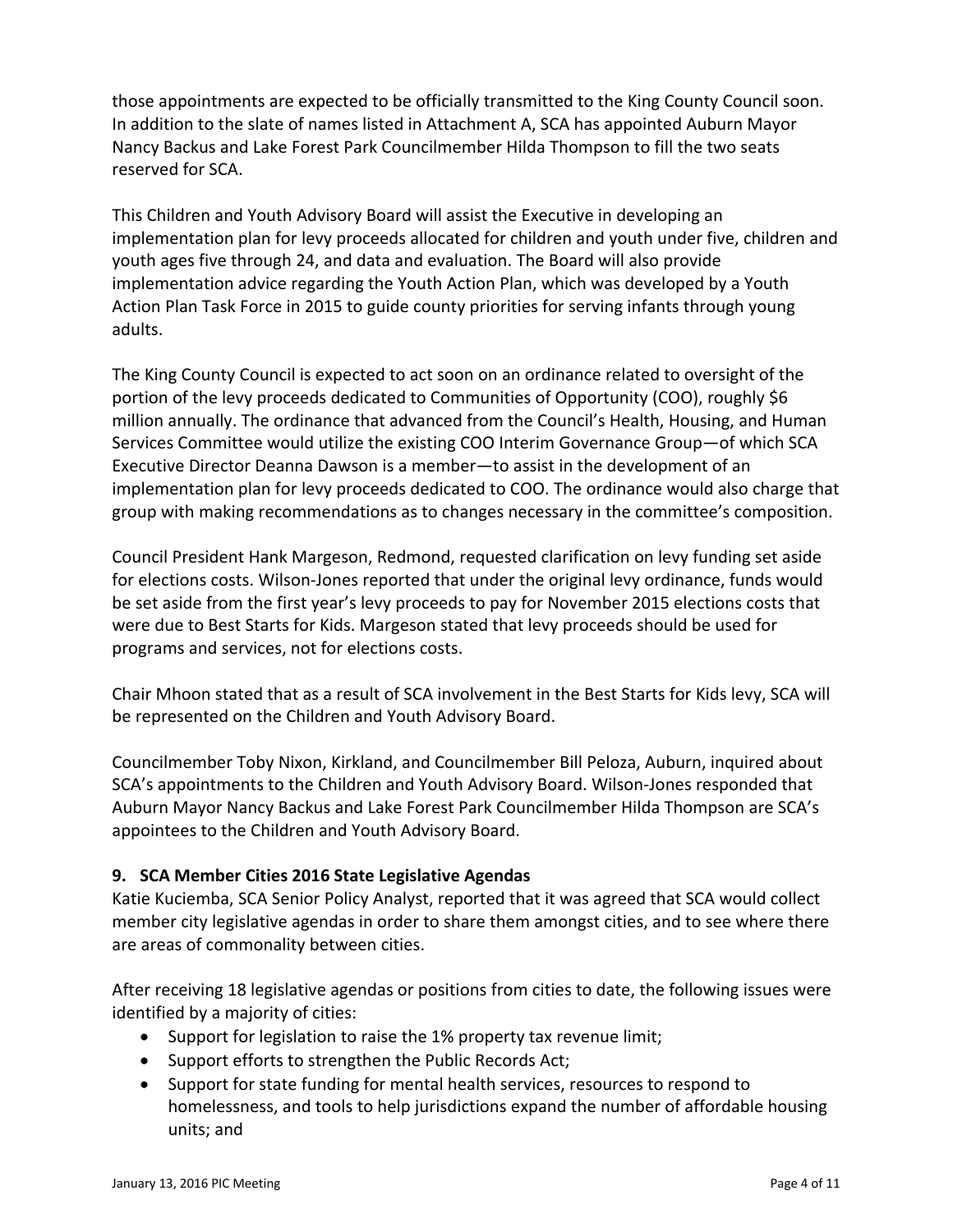● Support for state-level infrastructure funding and create a reliable funding source to help fund critical and basic water, sewer, stormwater, and transportation infrastructure investments in local communities.

Kuciemba stated that the 2016 Legislative Session convened on January 11, 2016, and is scheduled to adjourn March 10, 2016. In a short 60‐day session, the deadlines to consider and move a bill forward are tight and members will know by the first week of February which issues, other than budget modifications, are likely to move forward. Key issues during the session include: funding public schools per McCleary, charter schools, adopting a supplemental budget, fallout from Department of Corrections prisoner release, and an initiative to impose a carbon emissions tax on fossil fuels.

Kuciemba reported on the following legislative issues which were shared in legislative agendas submitted by cities.

## Fireworks Ban:

Representative Hawkins and Representative Gregerson have introduced legislation, **HB 2348**, that would remove the one year waiting period for local governments to adopt fireworks ordinances. HB 2348 is scheduled for public hearing in the House Local Government Committee on January 14. At Councilmember Dini Duclos' request, Kuciemba will send additional information on HB 2348.

#### Police Body Cameras:

Representative Hansen has drafted a bill that would help address the concerns around the public records implications and establish a work group to look at body-worn camera issues and make recommendations. **HB 1917** & **HB 2362** are being heard by the House Judiciary Committee on January 14.

#### County Roads:

King County is proposing a bill concerning county road administration and maintenance. Senator Fain has sponsored the Senate Bill, **SB 6314** and Representative Moscoso has sponsored the House Bill, **HB 2590**.

#### Liquor Revenue:

**HB 2438** was introduced on January 13, which gradually increases the local government share of excess liquor revenues until the percentage‐based method for distributions is restored.

#### Public Records:

Representative McBride will prime sponsor legislation intended to revise the public records act with regard to requests to local agencies. The bill, **HB 2576,** will:

- Create the public records commission to administer the provisions of the public records act.
- Authorize public agencies to recover their costs for public records requests by charging a reasonable fee when records are requested for the purpose of sale or resale.
- Create the dedicated open records account.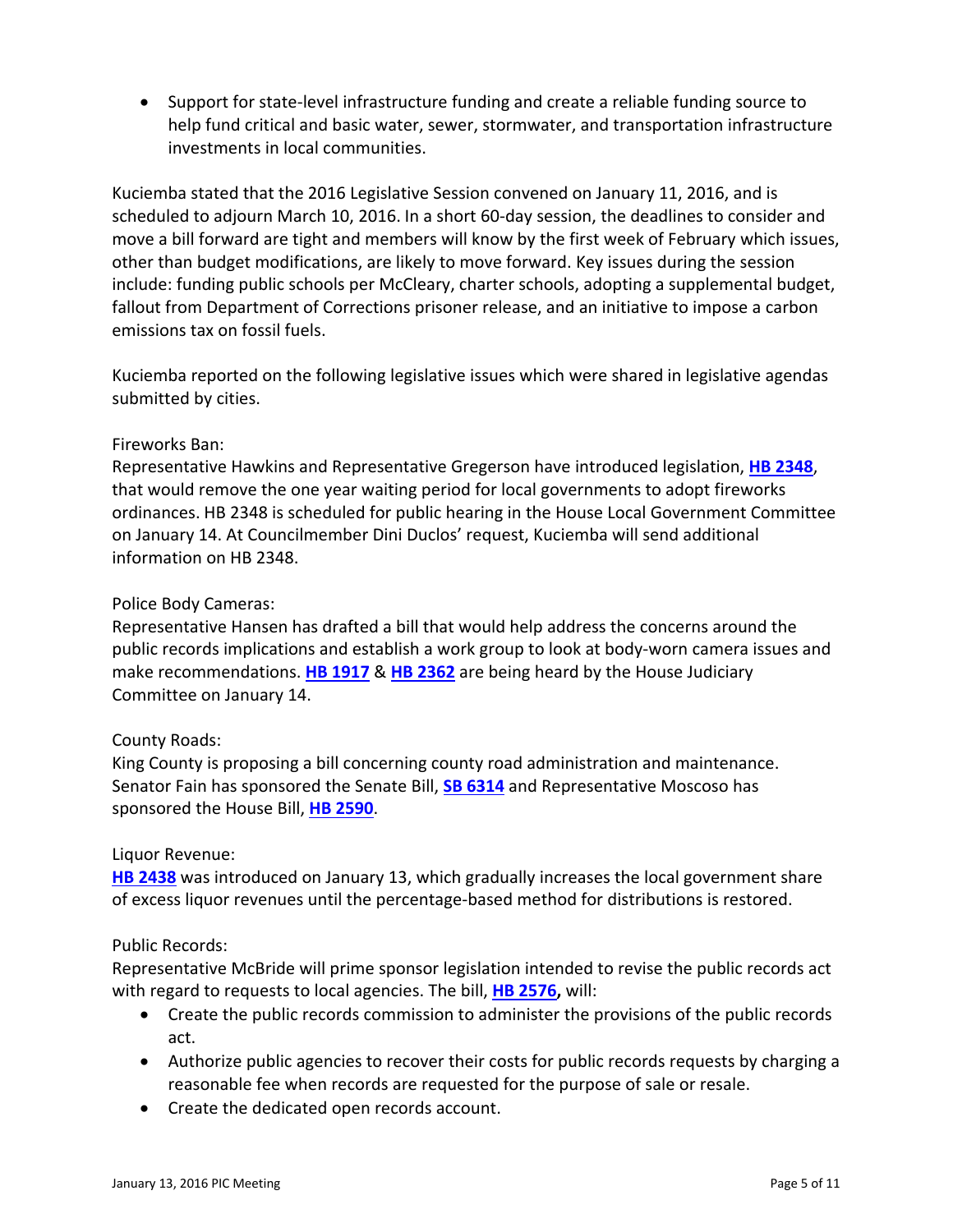## Affordable Housing:

Senator Fain introduced **SB 6239** authorizing local governments to adopt a property tax exemption program for the preservation of certain affordable housing. Representative McBride introduced two bills on January 13 related to housing: **HB 2395** related to condominium conversion fees and **HB 2397** related to housing demolition fees, both in support of affordable housing.

Kuciemba concluded her comments by stating that the Senate would hold a hearing regarding I‐ 405 tolling on January 14.

Mayor David Baker, Kenmore, inquired if the fireworks legislation was intended to pre‐empt cities, to which the response was no.

Chair Mhoon reminded members that SCA does not have a lobbyist in Olympia but SCA staff will keep the PIC informed of topical issues at the Legislature.

## **10. Puget Sound Emergency Radio Network (PSERN)**

Ellie Wilson‐Jones, SCA Policy Analyst, reported on Puget Sound Emergency Radio Network or PSERN, a \$273 million property tax levy approved by voters in April 2015. PSERN will replace King County's nearly 20‐year‐old emergency radio communications system, which is used to dispatch responders to incidents and allows them to communicate with each other. The current system supports more than 100 agencies in King County and about 16,000 radio users. Once complete, the PSERN project—which will also serve these agencies and radio users—will increase coverage capacity from 94 percent to 97 percent.

King County is leading implementation of the project and has hired several contractors, most significantly Motorola, which was awarded a \$112 million contract to design, develop, implement, test, and provide ongoing support for the PSERN project. The staff report in the January PIC packet details the oversight mechanisms that are in place for the PSERN project. Briefly, a Joint Board made up of the owners of the current network – King County, Seattle, and the cities that make up Valley Communications Center and the Eastside Public Safety Communications Agency – has been established to provide oversight during the planned five‐ year implementation period. After implementation, ownership, operation, and maintenance of the PSERN system will be vested in a newly formed non‐profit governed by a board of directors.

In addition to the Joint Board, the King County Council and Regional Policy Committee have also been monitoring implementation. Under a motion enacted by the King County Council in 2015, the Executive is required to brief the Council's Law, Justice and Emergency Management Committee quarterly about how the PSERN project is progressing toward identified milestones, listed on page 101 of the January PIC packet. The first of those required briefings occurred Tuesday, January 12, 2016. At that briefing, PSERN Project Manager David Mendel reported that the timeline for the first three milestones will be adjusted but that the later milestones, including the project completion date, are not expected to be impacted.

The PSERN project timeline is being adjusted in response to two reports. The first is a King County Auditor's Report, from November 2015, which is included in the January PIC packet as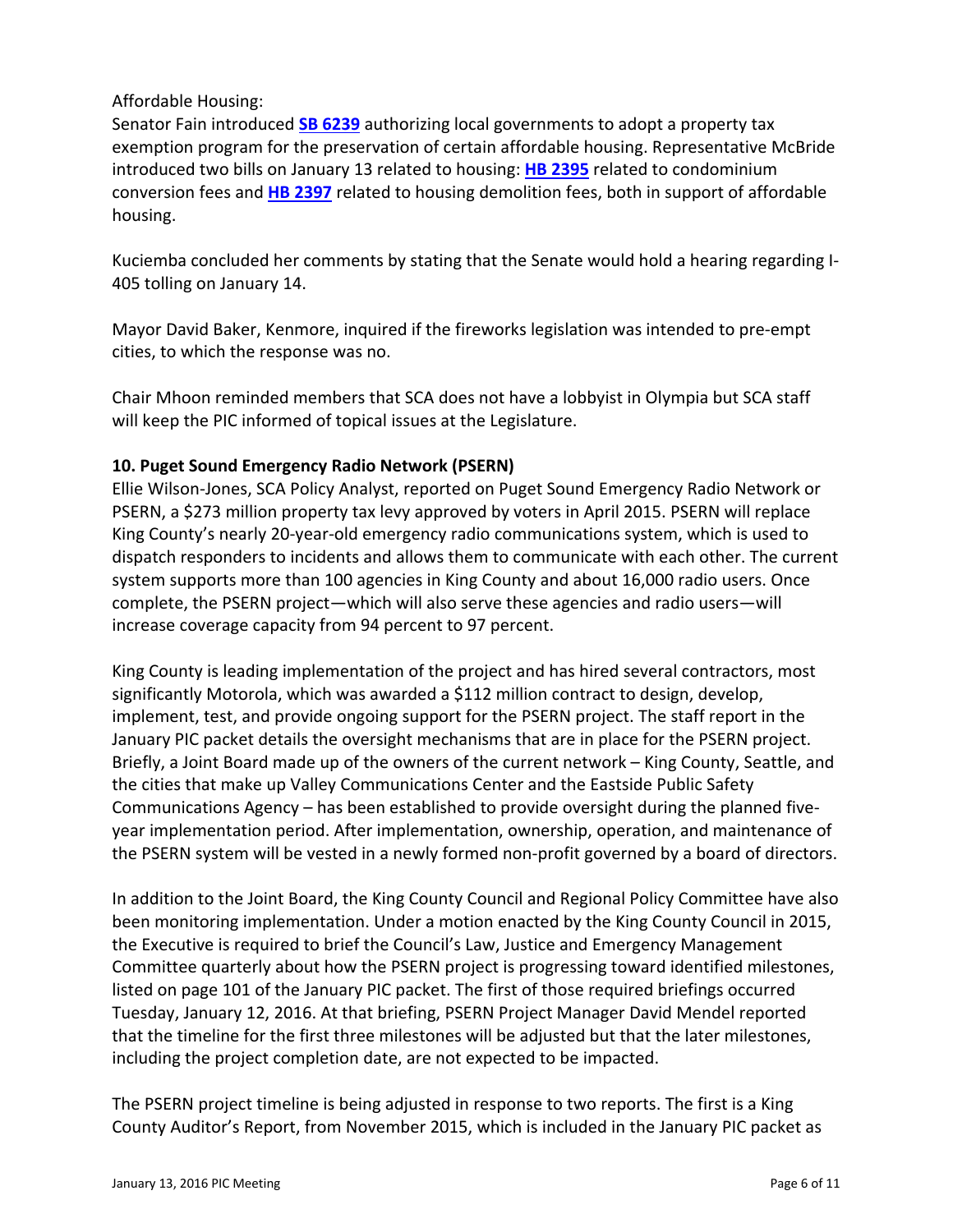Attachment B. The second is an Independent Project Management Quality Assurance Report completed by a contractor hired by the King County Information Technology Project Review Board. The audit report includes five recommendations, which can be summarized as follows: revise the schedule, improve status reporting, establish a baseline – for both the project schedule and budget, work to control contract risks, and evaluate the benefits and risks of work order contracts for construction work. Motorola played a role in concerns about the project schedule. Motorola has been contracted with to identify useable tower locations, but 38 of the sites identified by Motorola as of the fall were deemed unusable. PSERN has since met with Motorola executives and expressed their concerns about the contractor's performance, and PSERN staff say that they have since seen a marked change.

The Independent Project Management Quality Assurance report made similar recommendations. PSERN project staff have agreed with all of the recommendations from these reports and have stated that they are working to implement them. PSERN has hired a master scheduler who is working to update the project timeline. To address concerns about construction contracts, PSERN will be breaking up what was originally planned to be one large contract into several successively bid contracts. The staff says this will better allow the project to control for risk and will create a more competitive environment for vendor bids. It will also allow PSERN to apply lessons learned to future contracts.

Additionally, on January 13, 2016 the Regional Policy Committee (RPC) received a briefing on the PSERN project at the request of SCA's members.

Mayor Bernie Talmas, Woodinville, stated that the RPC received a briefing that afternoon and that he still has concerns about the performance of Motorola. Talmas requested that staff monitor adjustments to the PSERN schedule and whether that schedule is followed. Wilson‐ Jones stated that SCA will continue to monitor the PSERN project, including the revised project timeline, and whether milestones are being met.

Mayor Dave Hill, Algona, asked why PSERN does not utilize existing tower locations for the new system. Wilson‐Jones explained that the new PSERN system will expand coverage and will require nearly twice as many tower sites as currently exist. Diane Carlson, King County Executive's Office, added that as many existing sites will be utilized as possible.

Councilmember Bill Peloza, Auburn, stated that he was encouraged by the PSERN presentation to the RPC and efforts to be transparent. He stated that the PSERN project has opened up the books, which provides him assurance, and that more people have also been hired for PSERN to manage the project and to provide greater oversight.

Councilmember Tom Stowe, Beaux Arts Village, asked about integration between the PSERN system and neighboring counties. Wilson‐Jones stated that she would follow up with information about coverage in areas near the county borders.

Council President Hank Margeson, Redmond, stated the PSERN project is not off to a good start and underscored the importance of the project's success, particularly since Motorola will be discontinuing support for the current system. He stated that he is concerned that the project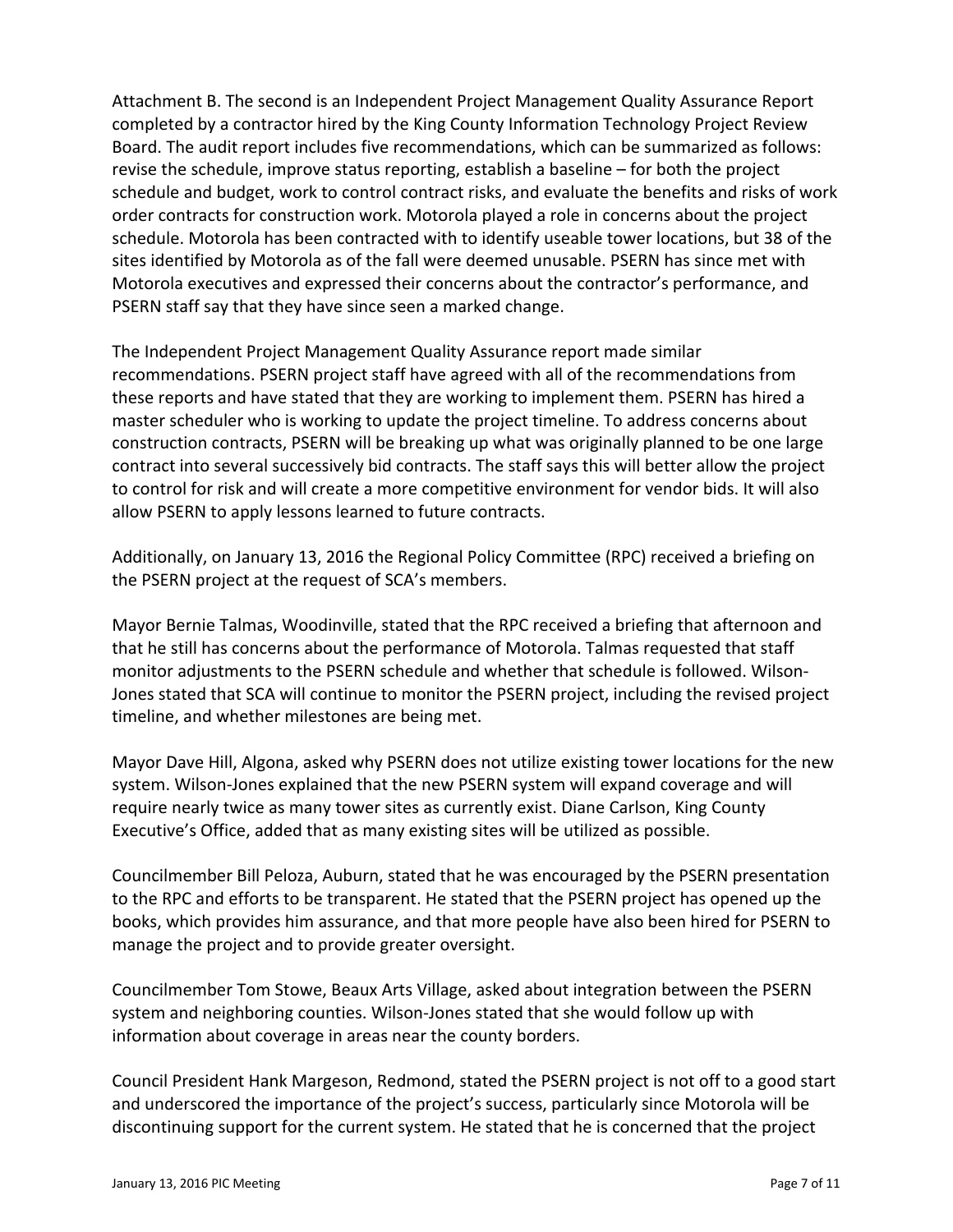will be bid out in parts and stated that the auditor has concerns about the design bid contracting approach used.

Chair Mhoon recognized Councilmember Martin Moore, Federal Way, in the audience who provided comment. Moore added that he was glad the PSERN levy, which funds critical work, was passed, but echoed Margeson's concerns.

#### **11. Future Levies and Ballot Measures in King County**

Chair Mhoon asked that members inform staff of any changes to the list of future levies and ballot measures.

Katie Kuciemba, SCA Senior Policy Analyst, reported that the updated list of levies and ballot measures could be found in the PIC materials on page 126.

Mayor David Baker, Kenmore, confirmed there would be an "Imagine Kenmore" measure.

Council President Hank Margeson, Redmond, stated the Lake Washington School District will have a bond measure on the April 2016 ballot.

Councilmember Melissa Musser, Des Moines, confirmed a committee has been working to put together a bond measure for the Highline School District for the November ballot.

Councilmember Bill Peloza, Auburn, suggested to SCA staff the addition of the estimated dollar amount, if known, for future levies and ballot measures.

# **12. Potential Upcoming SCA Issues**

Katie Kuciemba, SCA Senior Policy Analyst, reported that an updated list of potential upcoming SCA issues is included in the meeting material packet. Kuciemba highlighted that comment letters on the Sound Transit 3 projects are due January 21, 2016, and suggested that members could provide SCA with a copy of their letters.

As a reminder of her overview on bills in the Legislature, Kuciemba stated that legislative hearings had been scheduled for January 14, 2016 on bills pertaining to body cameras and fireworks bans. Kuciemba asked for PIC members to inform her of any changes or additions.

#### **13. Upcoming Events**

The Economic Development Council of Seattle and King County's 44<sup>th</sup> Annual Economic Forecast Conference will be held on Thursday, January 14, 2016, at 7:00 AM at The Westin Seattle Hotel.

The SCA New Elected Training will be held on Tuesday, January 19, 2016, at 1:45 PM at Puget Sound Regional Council.

The SCA Appointee Orientation for Regional Boards and Committees is scheduled for Wednesday, February 3, 2016, at 6:30 PM at SeaTac City Hall.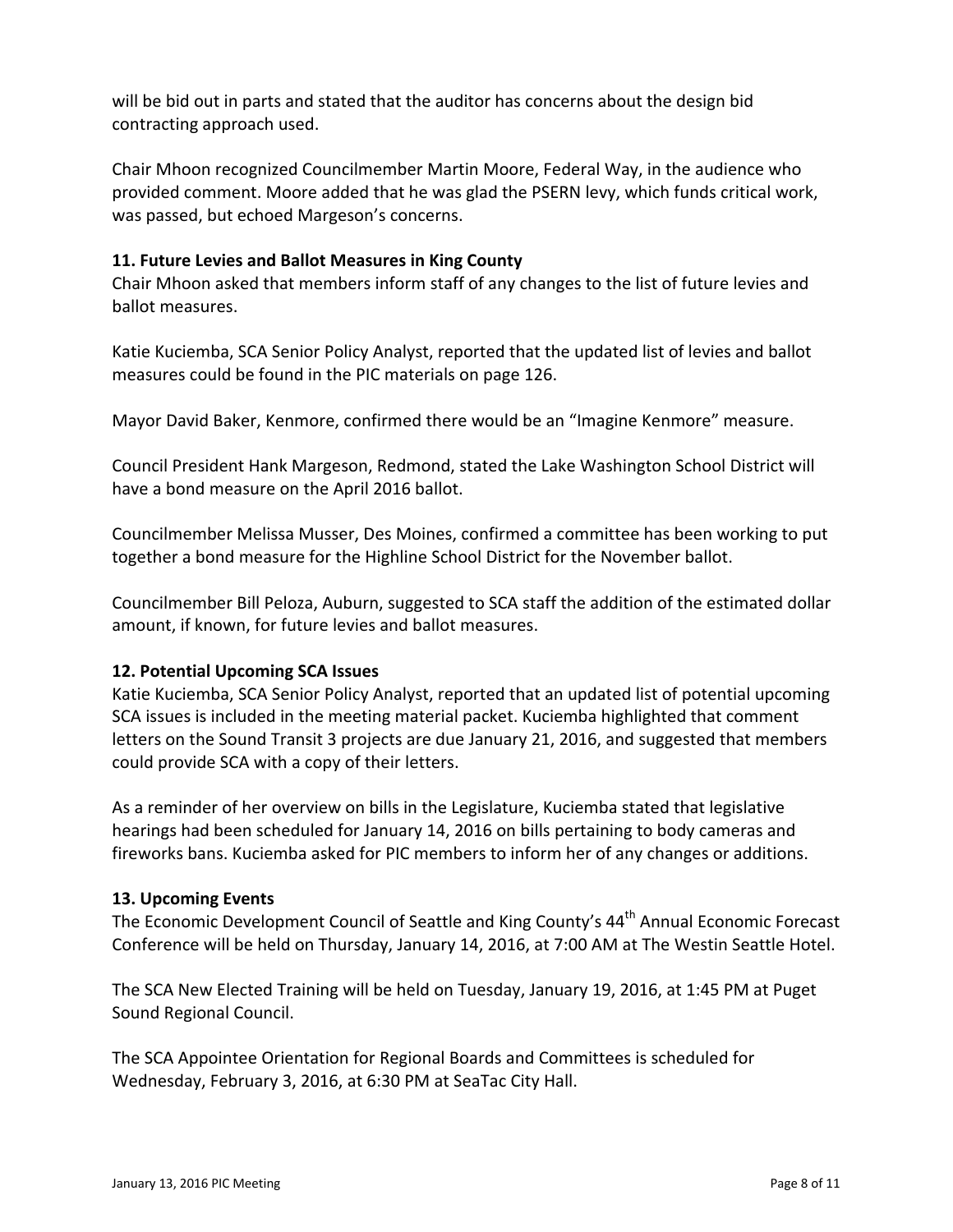The next Public Issues Committee Meeting will be held on Wednesday, February 10, 2016, at 7:00 PM at Renton City Hall. A pre‐PIC workshop: PIC 101 is scheduled at 6:00 PM, prior to the PIC meeting.

The next SCA Networking Dinner will be held on Wednesday, February 17, 2016, at 5:30 PM at the Renton Pavilion Event Center. King County Executive Constantine will be the keynote speaker.

#### **14. For the Good of the Order**

Councilmember Toby Nixon, Kirkland, asked for clarification of the topic for the February 10, 2016 pre‐PIC workshop, whether it is SCA 101 or PIC 101. Staff responded that it is PIC 101.

Councilmember Henry Sladek, Skykomish, inquired if only new councilmembers can attend the SCA Newly Elected Officials Orientation. Staff and members responded that the orientation is focused for elected officials who are new to SCA.

Chair Mhoon thanked attendees and staff for a great meeting, and ended the meeting with a quote, "May the new year bring you health, happiness, and the opportunity to leave this place better than when you found it."

#### **15. Adjourn**

The meeting was adjourned at 8:26 PM.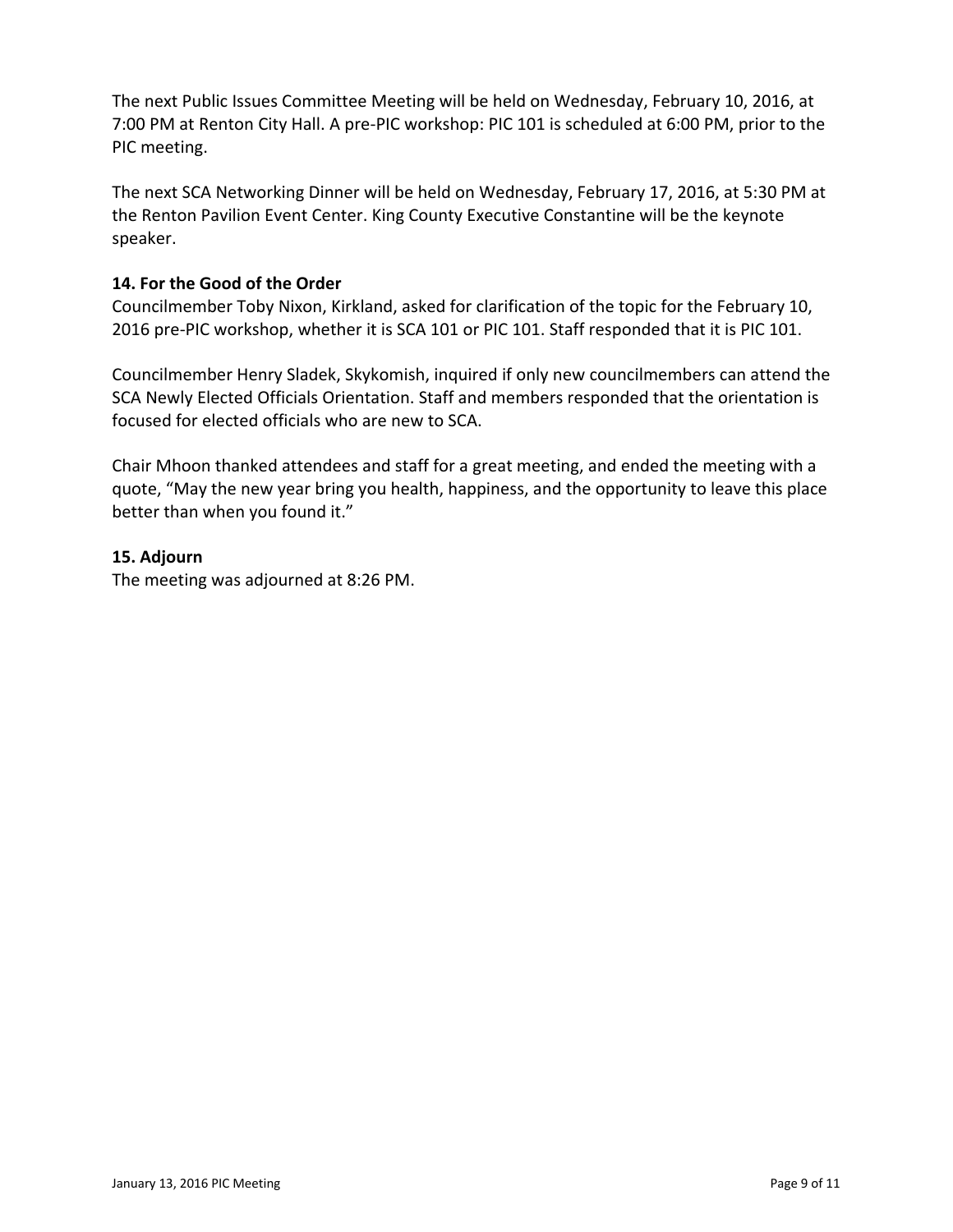| <b>City</b>               | Representative         | <b>Alternate</b>      |
|---------------------------|------------------------|-----------------------|
| Algona                    | <b>Dave Hill</b>       | <b>Bill Thomas</b>    |
| Auburn                    | Nancy Backus           | <b>Bill Peloza</b>    |
| <b>Beaux Arts Village</b> | <b>Tom Stowe</b>       | <b>Richard Leider</b> |
| <b>Black Diamond</b>      | Janie Edelman          | <b>Tamie Deady</b>    |
| <b>Bothell</b>            | <b>Tris Samberg</b>    | Andy Rheaume          |
| <b>Burien</b>             | Nancy Tosta            | <b>Austin Bell</b>    |
| Carnation                 | <b>Jim Berger</b>      | <b>Dustin Green</b>   |
| Clyde Hill                | <b>Barre Seibert</b>   | George Martin         |
| Covington                 | Marlla Mhoon           | Margaret Harto        |
| Des Moines                | <b>Melissa Musser</b>  | <b>Robert Back</b>    |
| Duvall                    | Amy Ockerlander        | Will Ibershof         |
| Enumclaw                  | Mike Sando             | Liz Reynolds          |
| Federal Way               | <b>Dini Duclos</b>     | Jeanne Burbidge       |
| <b>Hunts Point</b>        | Joseph Sabey           |                       |
| Issaquah                  | <b>Tola Marts</b>      | Jennifer Sutton       |
| Kenmore                   | David Baker            | Allan Van Ness        |
| Kent                      | <b>Bill Boyce</b>      | Dana Ralph            |
| Kirkland                  | <b>Toby Nixon</b>      | Shelley Kloba         |
| Lake Forest Park          | Catherine Stanford     | <b>Tom French</b>     |
| Maple Valley              | Erin Weaver            |                       |
| Medina                    | <b>Alex Morcos</b>     |                       |
| Mercer Island             | <b>Benson Wong</b>     | Debbie Bertlin        |
| Milton                    | Debra Perry            | Jim Manley            |
| Newcastle                 | <b>Rich Crispo</b>     | Carol Simpson         |
| Normandy Park             | Michelle Sipes-Marvin  | Doug Osterman         |
| North Bend                | <b>Ross Loudenback</b> | Ken Hearing           |
| Pacific                   | Leanne Guier           |                       |
| Redmond                   | Hank Margeson          | John Stilin           |
| Renton                    | <b>Ed Prince</b>       | Armondo Pavone        |
| Sammamish                 | <b>Bob Keller</b>      | Don Gerend            |
| SeaTac                    | <b>Rick Forschler</b>  |                       |
| Shoreline                 | <b>Chris Roberts</b>   | Keith Scully          |
| Skykomish                 | <b>Henry Sladek</b>    |                       |
| Snoqualmie                | <b>Bob Jeans</b>       | Matt Larson           |
| Tukwila                   | Kate Kruller           | Verna Seal            |
| Woodinville               | <b>Bernie Talmas</b>   | Susan Boundy-Sanders  |
| <b>SCA</b>                |                        |                       |
| Katie Kuciemba            |                        |                       |
| Ellie Wilson-Jones        |                        |                       |
| <b>Kristy Cole</b>        |                        |                       |

# <span id="page-9-0"></span>**2016 Roll Call – Public Issues Committee Meeting January 13, 2016**

Voting members are highlighted in gray. Cities represented are **bolded**.